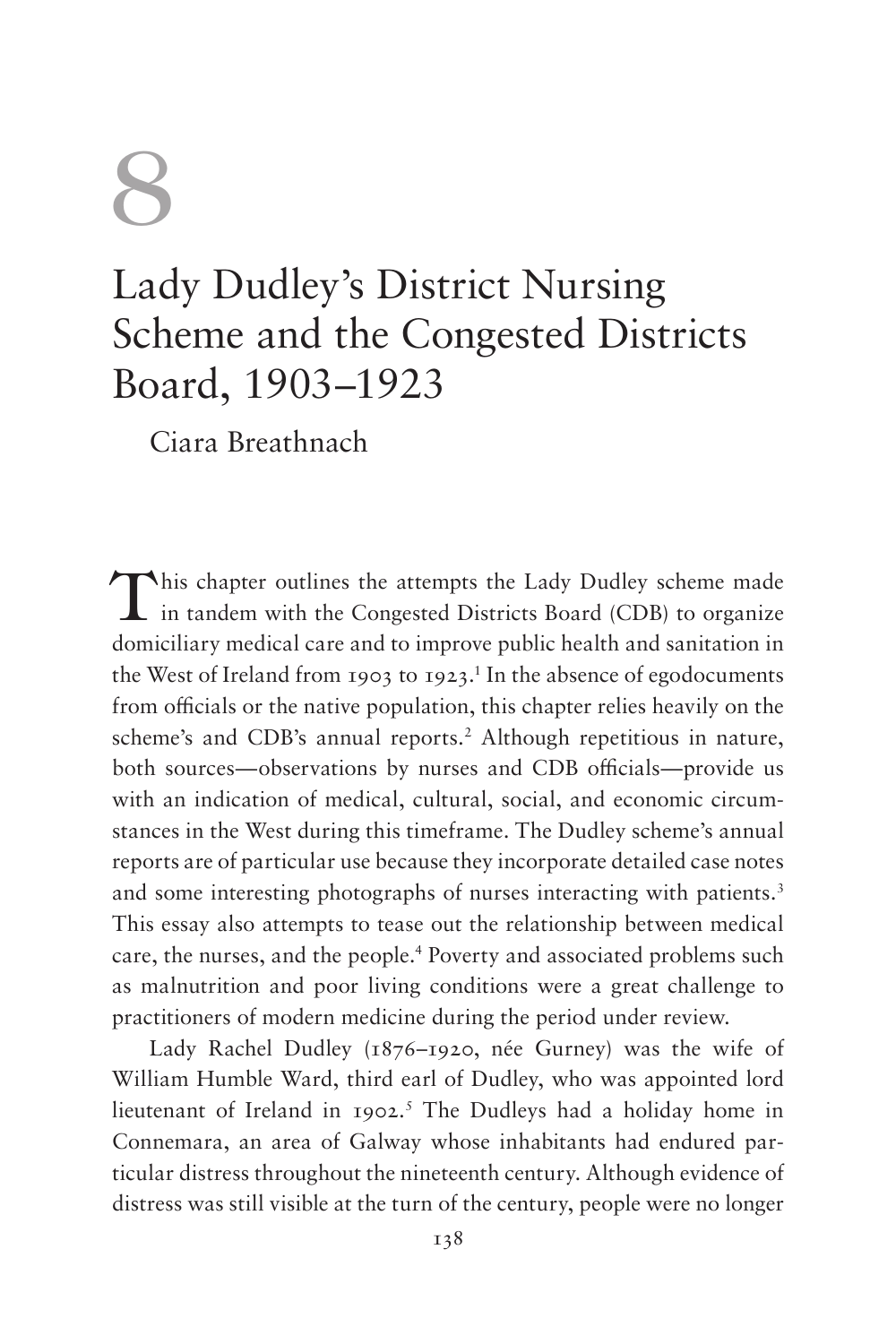at "risk of starvation." However, Lady Dudley was particularly perturbed that in remote areas of the West no provision was made for nursing the sick poor in their own homes. In fact, outside of dispensaries and union (workhouse) hospitals, only four district nurses were working in the West, and they were maintained by external funding.6 Two were supported by special funds (a Manchester Fund and the West of Ireland Association); the *Irish Homestead*<sup>7</sup> newspaper funded the third; and Queen Victoria's Jubilee Institute for Nurses (QVJIN) provided the other one, in Achill.<sup>8</sup>

To fully appreciate the role of the district nurse and the value of public health care in the West, it is necessary to give a brief overview of the Irish health-care system in the latter half of the nineteenth century.<sup>9</sup> Under the 1851 Medical Charities Act (14 and 15 Vic., c.68), Ireland was divided into 723 dispensary units. Each unit was managed by a committee composed of guardians and rate payers until the 1898 Local Government Act (61 and 62 Vic., c.37); after that, guardians were given sole authority).<sup>10</sup> Under this regime, the appointment of medical officers was unaccountable; it was done by election on an annual basis by poor-law guardians who more often than not served their own political agendas. This flaw in the system did not go unnoticed; a letter to the *Irish Times* in December 1903 criticized the election process and suggested that for the sick poor to be served more efficiently, appointments should be made by open competition.<sup>11</sup> Indeed, Ruth Barrington argues that the extent to which doctors (who from 1874 had the additional task of being medical officers for health) engaged in extracurricular activities was "to the detriment of their medical duties." She also highlights that local authorities were loath to increase tax rates, meaning the amount spent on health care for the poor remained the same year after year.<sup>12</sup> Further, local taxation was not an option in the West, where there were few "resident gentry or well-to-do inhabitants of the middle classes" to shoulder the burden, and without the wealthier classes it was impossible to raise voluntary contributions.<sup>13</sup> Several witnesses to local board government inquiries mooted ideas to locate "efficient nurses" in remote areas, but without serious consideration or funding, nothing came of the suggestions.14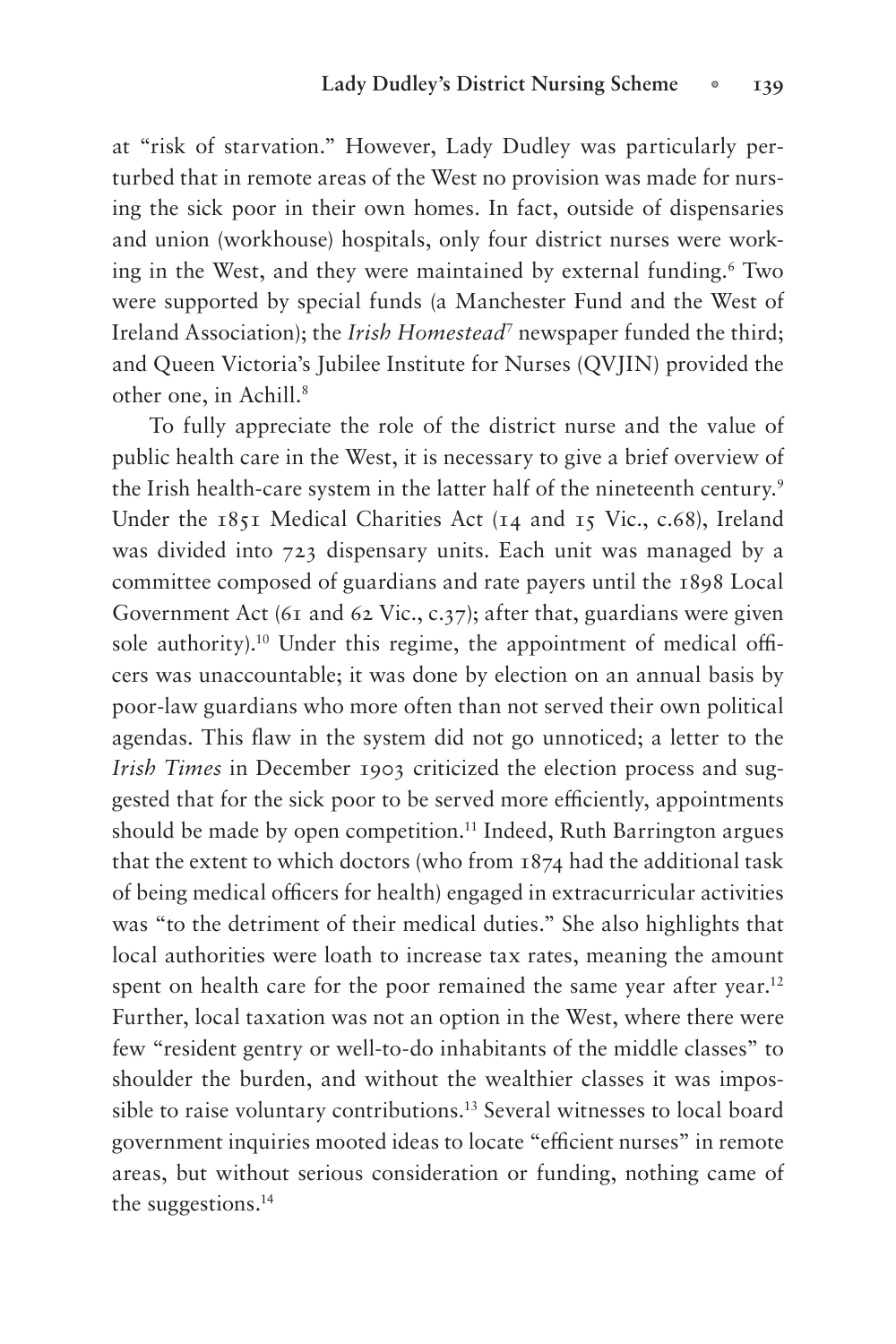There was an eclectic mix of unqualified and traditional medical practitioners in the West, most notably "handy women," who acted as midwives, or "wise women," who advised on all ailments from ulcers to abscesses. In urban areas, chemists were prescribing for all matters and acting as dentists. According to official reports to Parliament, bonesetters, cancer curers, and individuals who were described as "spectacle quacks" were also in operation.<sup>15</sup> Regardless of the three medical officers in the Dunfanaghy Union in 1909, it was found that the local shopkeeper prescribed and sold drugs and recommended various acids for dermatological conditions, "often to the disfigurement of the patient."<sup>16</sup> By 1900, people who resorted to formal medical health-care institutional options were limited to district hospitals and union hospitals, but the former were considered an adjunct to the "poor house," and this stigma meant that the majority of sick poor "preferred to die at home rather than enter an institution."17 Generally speaking, medical care was inextricably linked to the poor-law system, which in the popular mindset was a euphemism for the "workhouse," an institution that aspiring smallholders despised. A sick person could avail himself or herself of treatment at dispensaries, smaller units manned by a medical officer, if a person held a black ticket or in the home if he or she held a red ticket; both types of tickets were obtained from the local poor-law guardian. Barrington also notes the dispensary system was notoriously corrupt in that guardians doled out tickets to rich and poor alike in exchange for votes.<sup>18</sup> This corruption did little to inspire confidence. From a professional perspective, Nurse Bridget N. Hedderman noted the people of Aran perceived the dispensary "as a kind of guillotine or deathtrap."19 In a report to Dublin Castle in April 1889 on the "alleged distress in Donegal," William Lawson Micks,<sup>20</sup> in his capacity as a local government board inspector, also noted the reluctance to engage with formal systems of poor relief. He cites relatively low indoor and outdoor relief statistics, stating that the "tenacity with which country people cling to their homes is so well known that nothing short of the most acute suffering and utter despair will compel families to run the risk of abandoning their houses even temporarily and to become inmates of the workhouse."21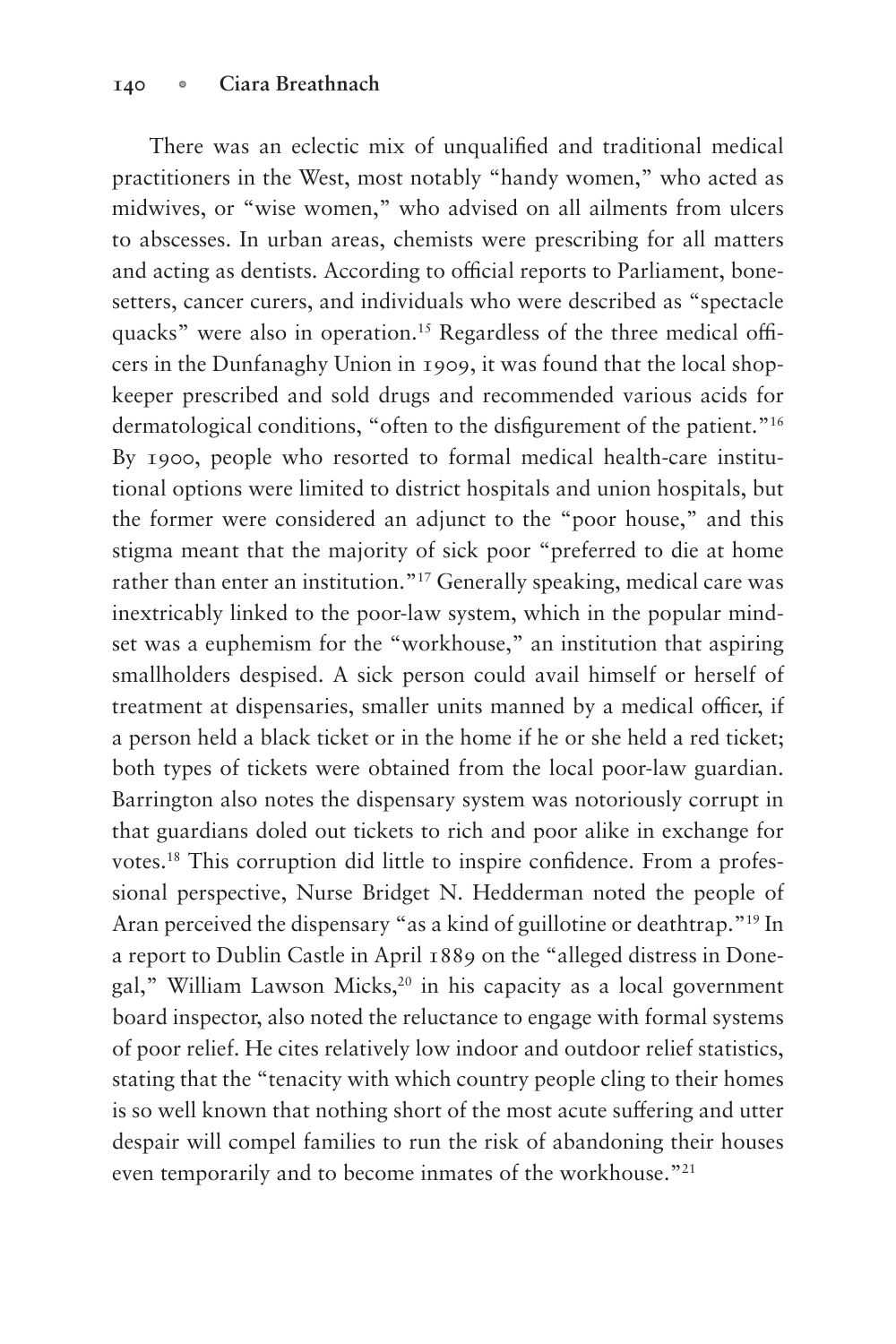In addition to the medical system's apparent shortcomings and the people's unwillingness to engage in it, not all areas had the benefit of a medical officer. Some congested districts—those districts with living conditions so poor that they could not support the people who lived in them—were so remote that the delay in obtaining medical assistance cost lives; this was especially true in the case of the islands. Nurse Hedderman wrote how her appointment to Aran located her nine miles away from the nearest doctor, "a situation not without risk as there was no special concession for me: laws that applied to nurses on the mainland were equally applicable here."<sup>22</sup> That the people were slow to engage with official medical care meant that the real delay in seeking medical assistance was much longer than normal, so patients were usually on death's door by the time doctors and nurses intervened. Monsignor Walker of Burtonport wrote how it was "impossible for the dispensary doctor to reach the island [either Arranmore, Rutland, or Inisfree] in stormy weather, and consequently the sick are left to the mercy of the winds and waves; and the sad cases of deaths which occurred in such circumstances have been the source of the greatest pain and anxiety to myself and the resident priest on the Island for a long time."23 Many congested-district residents were very impoverished and could not afford the doctor's fee. For the majority, when they were ill, it was a case of "trusting to chance," and as a result many people died, especially women in childbirth.24 Midwifery services were not prioritized. Laurence Geary notes that in 1851 there were no midwives in Munster or Connaught and only three in Leinster and four in Ulster, and the situation did not improve until nursing and midwifery and its training were formalized in 1919 with a registration act.25 Distinctions between "trained" and "qualified" were crucial to the debate on nursing as a profession or vocation. Union hospitals were not fully exploited as maternity services in the West, and therefore union hospital nurses' ability to aid the birthing process in a meaningful way was questioned.<sup>26</sup> Lady Dudley noticed that where the boards of guardians could not provide maternity nurses, situations were pitiful; instead, "the people assist each other," and the poor supported the destitute. These areas could not afford to raise the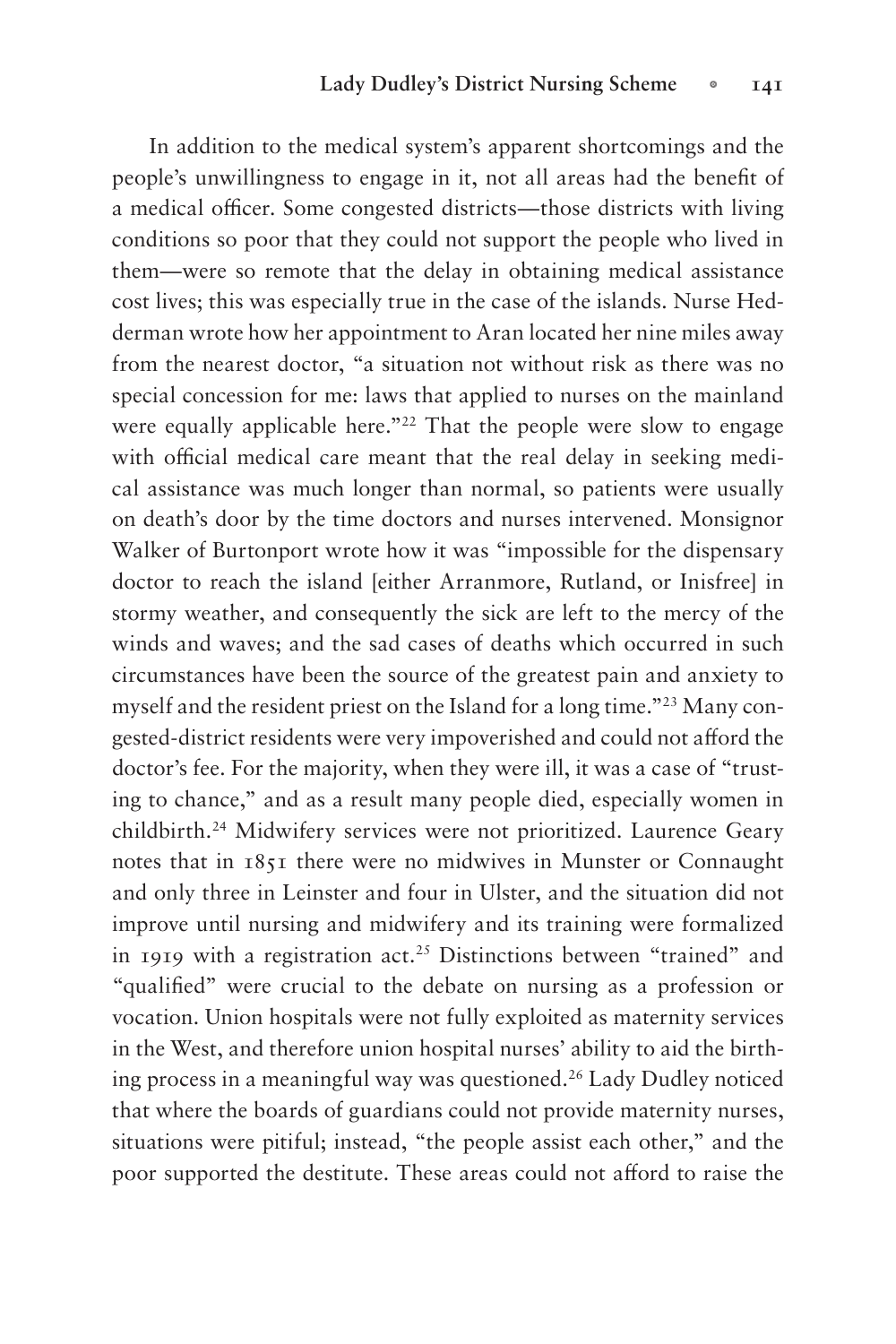monies necessary to employ a nurse, so external funding was of the utmost importance in the provision of domiciliary health care. $27$ 

Inspired by the high level of social inequity, Lady Dudley wrote a series of letters that appeared in Irish newspapers throughout 1902 and 1903, highlighting the lack of proper health care in the West, and from this attention a subscription fund evolved. This money was used to start the "Dudley scheme for the establishment of district nurses in the poorest parts of Ireland" in 1903. A few areas were selected for a pilot medical scheme to start "cottage" dispensaries in the more remote parts of the West or those areas farthest away from existing healthcare provision. Lady Dudley's actions were not unusual and must be viewed in the wider context of philanthropy and social consciousness of the time.28 To ensure that the nurses were trained in medicine, surgery, and midwifery, the Dudley scheme liaised closely with bodies associated with the QVJIN. This institute emanated from a public fund that was collected in 1897 in honor of Queen Victoria's Golden Jubilee and was subsequently used to fund training as well as district nursing schemes.<sup>29</sup> There were two affiliated training institutions in Ireland: Catholic nurses were trained at St. Laurence's, and Protestant nurses were trained at St. Patrick's Training House, both in Dublin.<sup>30</sup> It was envisaged that the Dudley nurses would be stationed on their own; to this end, supplementary district training was given.

Meanwhile, the CDB had been operating in eighty-four districts along the western seaboard in the counties of Donegal, Leitrim, Sligo, Roscommon, Mayo, Galway, Kerry, and West Cork since 1891.<sup>31</sup> Although the board was relatively well funded, health care did not fall under its remit; the board was expected to improve living standards in the designated districts through the development of agriculture, fisheries, existing cottage-based industries, and the creation of markets. It was not directly responsible for people's health issues, but it could not ignore the appalling living conditions. One nurse commented how a house she visited "was a most wretched one, with practically nothing in it. The patient was lying on a bit of grass on the floor, with no covering except an old skirt and jacket she had on. There was no under-clothing, bed or bedclothing. . . . It was the most pitiable state of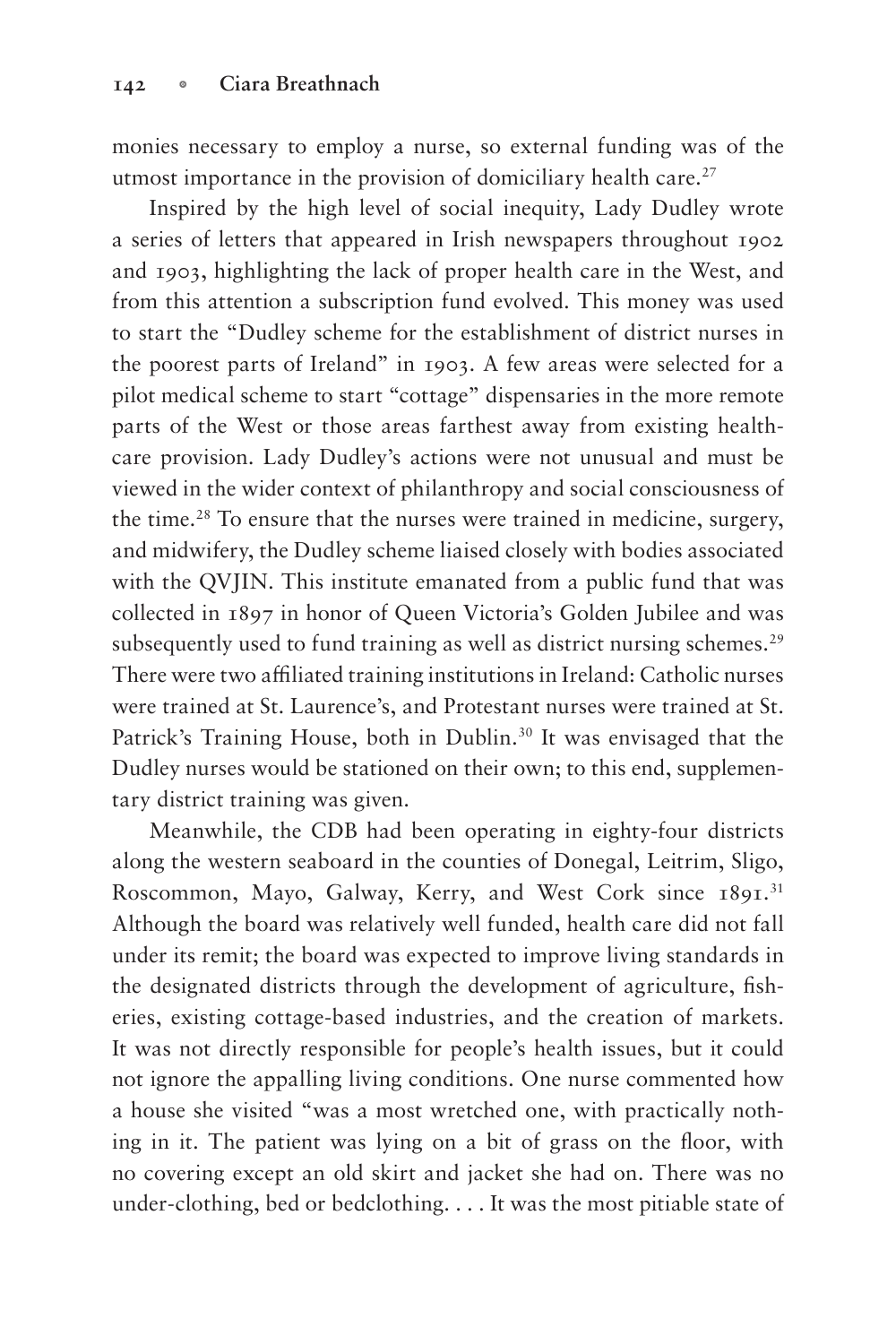affairs that anyone could imagine, and I shall not forget my experience of that day for some time."<sup>32</sup> The board's first systematic attempt to deal with health fell under the rubric of sanitation issues; for this, the Parish Committee Scheme was founded in 1897.<sup>33</sup> In short, the board delegated authority to local committees to fund and supervise improvement works on houses. The Parish Scheme's initial aim was to remove animals out of the family dwelling and to move the cesspool from immediately outside the door to an allotted twenty feet away from the house. That same year the CDB agreed to pay the wages of a Jubilee nurse stationed at Achill Island, County Mayo.<sup>34</sup> Strictly speaking, the board was not permitted to spend its money employing a nurse, but it continued to do so until 1 May 1899; after that, the costs were paid out of the Achill Disaster Fund.35

Once the initial expenses of furnishing a house and equipping the nurse with a bicycle and the necessary medical stores (which amounted to  $\text{\pounds}_{55}$ ) were paid, the Dudley committee, which was established to support district nurses, estimated that it cost between  $\pounds$ 108 and  $\pounds$ 112 per annum to place a nurse in a rural area.<sup>36</sup> Where suitably furnished houses were available, the initial outlay was reduced to between  $\mathcal{L}_{90}$  and  $\pounds$ 100 per annum, but accommodation suitable for a trained nurse was usually unavailable in the selected poor districts.37 In October 1904, the committee approached the CDB for help in finding accommodation in the congested districts of Ballycroy, County Mayo; Glengariff, County Cork; and Arranmore Island, County Donegal. The board agreed either to purchase or to build cottages at the specified locations on the condition that the committee paid the interest on the capital sum.38 In 1906, the board provided cottages for nurses at Annagry, County Donegal; Dooks and Caherdaniel, County Kerry; and Bealadangan, County Galway.<sup>39</sup> It was not difficult to convince the CDB to get involved because it had always been concerned with people's health but had been curtailed by legislation. Aside from home-improvement schemes, the board had been running small coffee stalls for fishermen at Teelin and Malinbeg since 1894, and in later years similar stalls were opened at Downings Bay and Kincasslagh. These stalls were designed to combat what the CDB felt was excessive alcohol consumption among fishermen and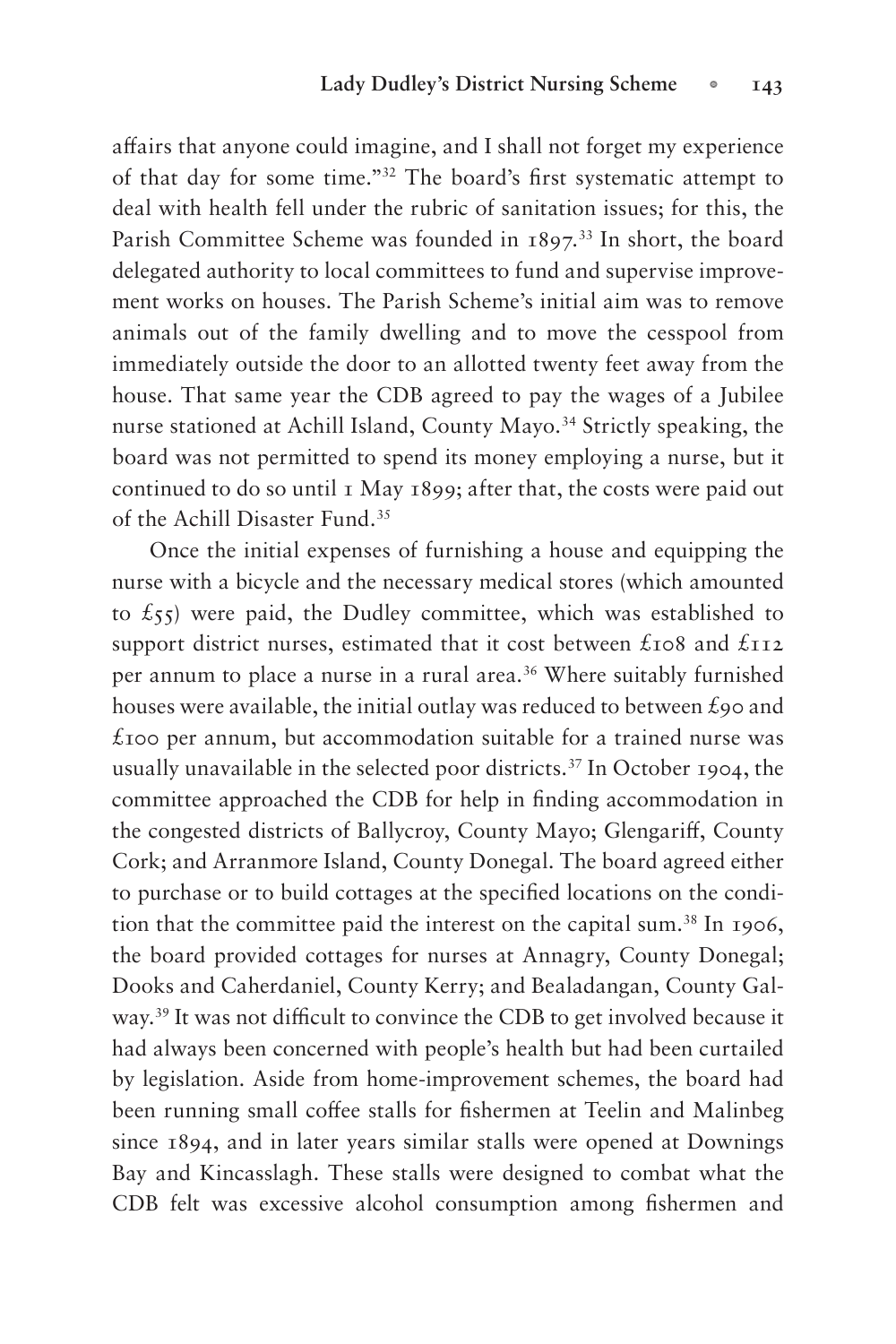employed women at six shillings a week to sell coffee at a penny per cup.40 Because the board was separate from any particular political ministry, people accepted its help a little more readily than they would help from government agencies, so an affiliation to the board served the Dudley committee well. Indeed, the Dudley committee admitted that without CDB support it would not have been able to operate in the congested districts and "would have been compelled most reluctantly to move the nurses, who were doing excellent work, elsewhere."41 The accounts of the Dudley committee, in table 8.1, make clear the extent to which the committee was financially dependent on the CDB.

Once established, the Dudley committee was overwhelmed with appeals for nurses from both overworked doctors and local clergy, who were frustrated by the lack of facilities, but one of the stipulations for

## Table 8.1

| Location and Year in Which the CDB Houses Were Built |
|------------------------------------------------------|
|------------------------------------------------------|

| Location of CDB House | County  | Year |
|-----------------------|---------|------|
| Geesala, Ballycroy    | Mayo    | 1904 |
| Glengariff            | Cork    | 1904 |
| Arranmore             | Donegal | 1904 |
| Anagry                | Donegal | 1906 |
| Caherdaniel           | Kerry   | 1906 |
| Dooks                 | Kerry   | 1906 |
| Spiddal               | Galway  | 1908 |
| West Cove             | Kerry   | 1908 |
| Derrybeg              | Donegal | 1909 |
| Achill                | Mayo    | 1909 |
| Pulathomas            | Mayo    | 1908 |
| Bealadangan           | Galway  | 1909 |
| Roundstone            | Galway  | 1911 |
| Kiltimagh             | Mayo    | 1911 |
| *Tory Is              | Donegal | 1911 |

\* Temporary residence.

*Sources:* CDB, *Seventeenth Annual Report* (Dublin: CDB, 1908), 34; CDB, *Eighteenth Annual Report* (Dublin: CDB, 1909), 25; Lady Dudley's Scheme, *Third Annual Report*  (Dublin: n.p., 1906), 11–12; CDB, *Twentieth Annual Report* (Dublin: CDB, 1912), 31.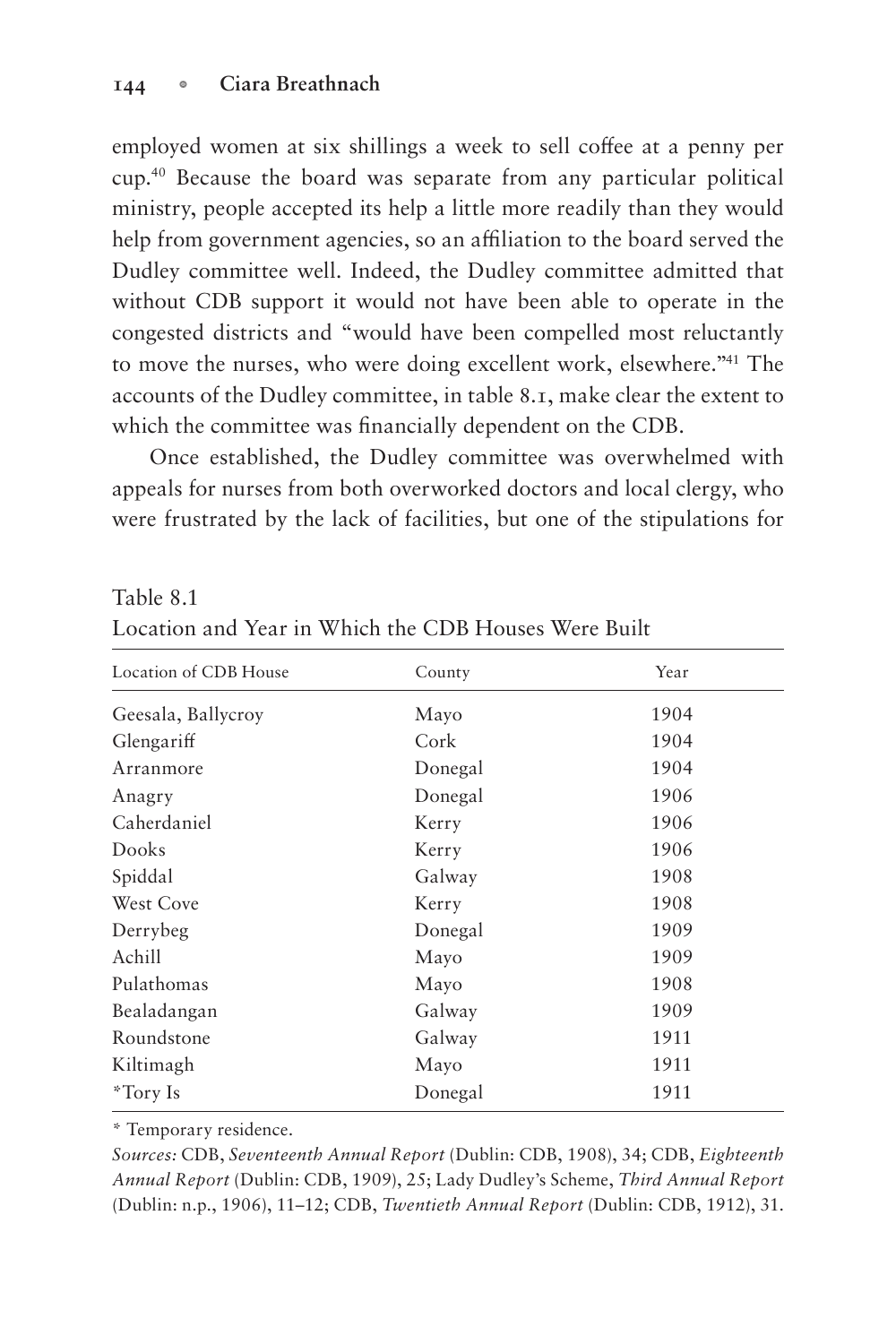establishing a district nurse was that the area needed to collect as many subscriptions (donations) as possible.<sup>42</sup> In this regard, the people were granted active agency in the care of their communities. Following this subscription process, the committee provided the deficit funds for the maintenance of the nurse. There were a few exceptions to this rule; for example, in Roscommon a local committee had enough funds to maintain its own Jubilee nurse.43 In Lissadell, County Sligo, Sir Josslyn Gore Booth guaranteed the costs from 1912 until 1921.44 The *Irish Homestead* newspaper provided funding for two nurses from 1901 in Foxford and later at Pulathomas until 1907, when it approached the Dudley committee to take over.<sup>45</sup> When the CDB bought Tory Island in 1903, conditions were very primitive; there was a population of "355 persons, separated by 8 miles of sea from the nearest doctor." The board negotiated with other bodies, such as the Commissioners of Irish Lights and the Guardians of Dunfanaghy Poor Law Union, to maintain a nurse on Tory Island, and even the impoverished islanders made subscriptions voluntarily in support of the service.<sup>46</sup> In this instance, the board agreed to pay  $\pounds$ 12 a year toward the cost of providing a qualified nurse.<sup>47</sup>

Funding was an issue that required careful consideration because the expense involved in supplying a nurse was substantial. Table 8.2 shows the cost of providing nineteen nurses in 1909–10. As the table highlights, salary payment was the largest expense, but accommodation costs would have been much higher were it not for the CDB, which provided fifteen of the nineteen nurses' homes by 1912.48 Despite the fact that most of the nurses used bicycles, traveling costs remained higher than rents and taxes owing to some patients' remote location. The committee relied heavily on subscriptions, and although Lady Dudley moved to Australia in September 1908, she continued to support the Irish initiative from there.49 She arranged for Sir Ernest Shackleton, who had sojourned at her home in Australia, to give a lecture in Dublin on his return from the *Nimrod* Antarctic expedition, and it raised  $\pounds$ 315 for the scheme.<sup>50</sup> That year the CDB gave  $\xi$ 50 to the Dudley scheme and continued this grant in aid of the scheme until the board's dissolution in  $1923$ .<sup>51</sup>

The district nurse was theoretically supposed to work alongside and under the direction of the local dispensary doctor, but the Dudley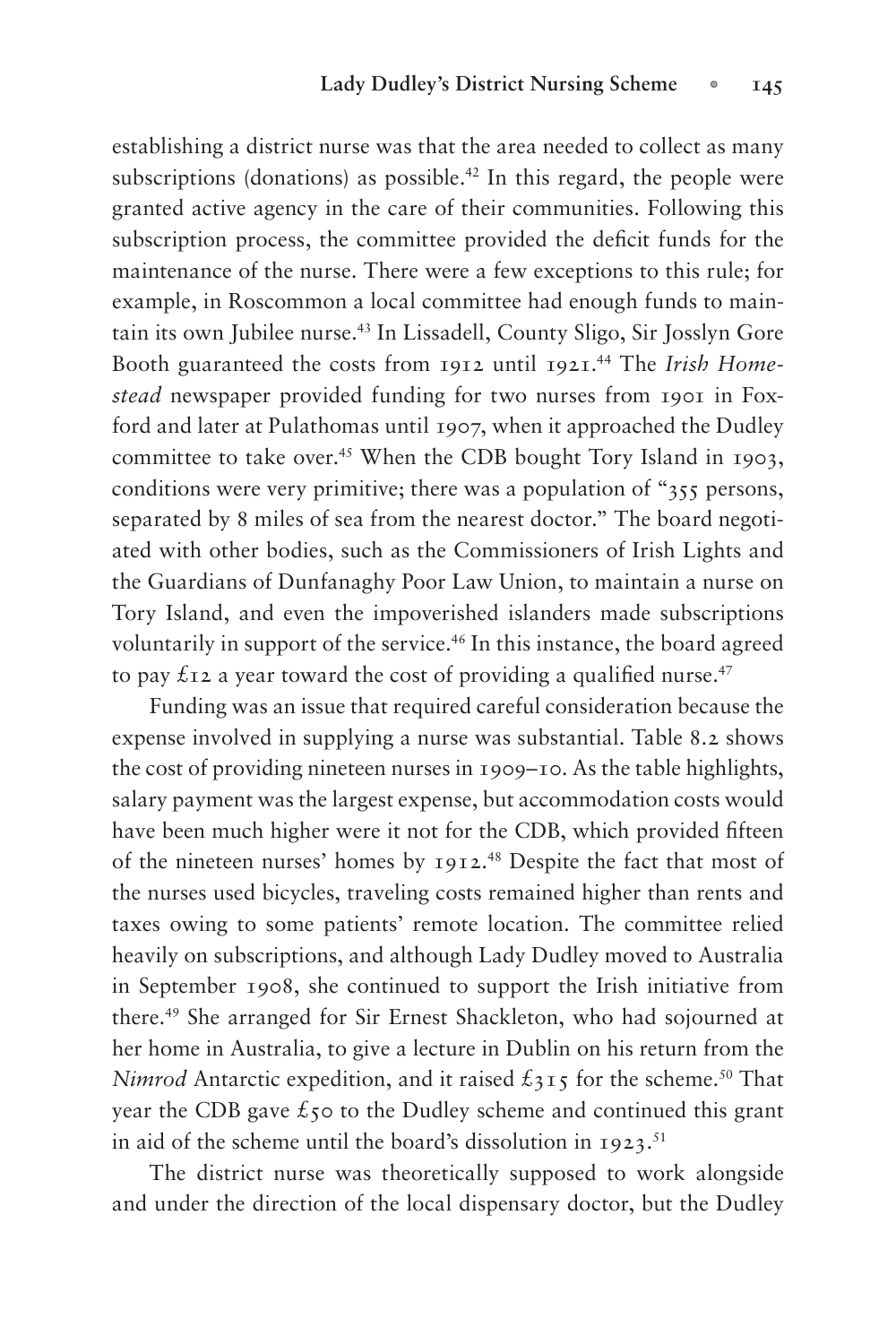Table 8.2

| Receipts                               | Pounds<br>(f) | Shillings<br>(s) | Pence<br>(d)     | Expenditure                                           | Pounds<br>(f) | Shilling<br>(s)  | Pence<br>(d)   |
|----------------------------------------|---------------|------------------|------------------|-------------------------------------------------------|---------------|------------------|----------------|
| Cash at Bank<br>of Ireland             | 781           | 8                | 10               | <b>Nurses Salaries</b>                                | 1,806         | 6                | 11             |
| Deposit                                | 502           | $\theta$         | $\overline{2}$   | Rents and<br>taxes                                    | 119           | $\overline{4}$   | 11             |
| Cash in secre-<br>tary's hands         | 3             | 18               | 6                | Furnishings<br>and repairs                            | 113           | 6                | 2              |
| Donations                              | 190           | 14               | 3                | Medical<br>appliances,<br>stores, and<br>nourishments | 77            | 19               | 8              |
| Subscriptions*                         | 1,688         | 19               | 5                | Traveling<br>expenses                                 | 232           | $\,$ 8 $\,$      | 7              |
| Dividends and<br>income tax<br>refunds | 363           | 3                | 7                | Sundries                                              | 105           | $\mathbf{1}$     | 9              |
| Collecting<br>boxes                    | 10            | 11               | 5                | Management<br>salaries                                | 125           | $\overline{0}$   | $\overline{0}$ |
| Annagry<br>Christmas tree              | $\mathbf{1}$  | $\mathbf{1}$     | $\overline{0}$   | Printing and<br>stationery                            | 57            | 9                | 8              |
| Leyden fund                            | 24            | $\theta$         | $\overline{0}$   | Sundry ex-<br>penses, includ-<br>ing postage          | 48            | 13               | 1              |
| Spiddal fund                           |               | 10               | $\boldsymbol{0}$ | Traveling and<br>inspection                           | 32            | $\mathbf{1}$     | $\overline{0}$ |
| Nurse's stoves                         | 8             | 11               | $\overline{0}$   | Annagry<br>Christmas tree                             | $\mathbf{1}$  | $\mathbf{1}$     | $\theta$       |
| Emergency<br>cases                     | 13            | 9                | 8                | Leyden fund                                           | 32            | 10               | 9              |
| Interest on<br>deposit account         | 8             | 19               | $\mathbf{1}$     | Nurse's stoves                                        | 8             | 11               | $\overline{0}$ |
| Shackleton<br>lecture                  | 315           | 12               | 6                | Emergency<br>cases                                    | 9             | 13               | 1              |
|                                        |               |                  |                  | Investments                                           | 509           | 9                | $\theta$       |
|                                        |               |                  |                  | Balance in<br>bank                                    | 645           | 3                | 9              |
| Total                                  | 3,944         | $\mathbf{0}$     | $\overline{4}$   |                                                       | 3,944         | $\boldsymbol{0}$ | $\overline{4}$ |

## Budget, Lady Dudley's Scheme, 1910

\* Including interest on Irish Women's Memorial Fund given by the QVJFN.

*Source:* Lady Dudley's Scheme, Seventh Annual Report (Dublin: n.p., 1910), 22–23.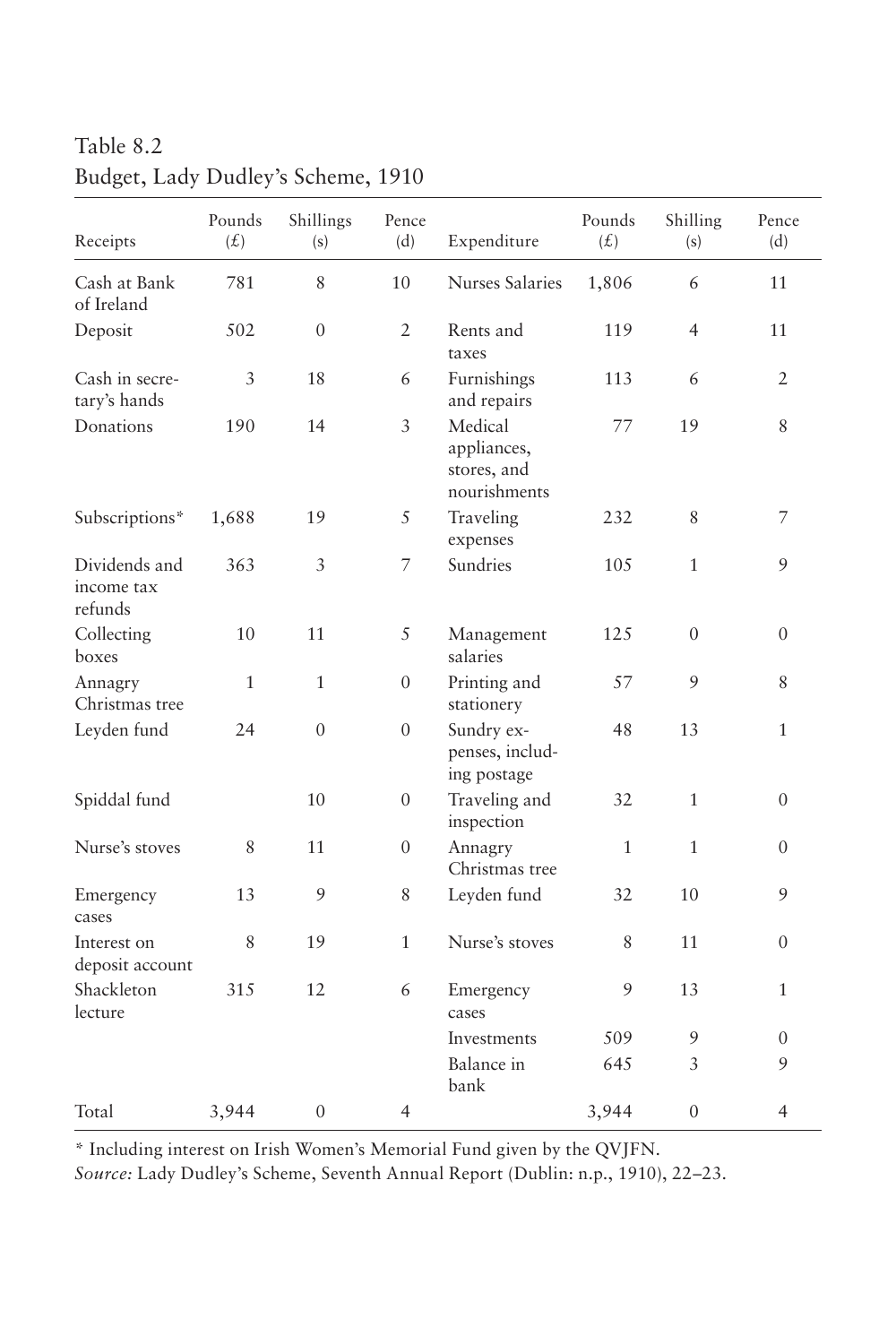nurses worked mainly on their own initiative. More often than not, nurses were called because the doctor was unavailable; Nurse Brady, based in Annagry, County Donegal, commented after one case that "[t] he doctor had not yet arrived. . . . I thought at the time I should certainly lose him [the patient]. I do not know what these poor things would have done without the nurse's services[;] several times this month it has been impossible to get a doctor, the latter having so much to do."52 The absence of a doctor was a regular occurrence. In a letter to the Dudley fund, Father Anthony Timlin wrote, "Short a time as your nurse has been here, she has been the means of saving the life of a poor woman. The doctor was from home when sent for, and were it not for the nurse it is generally believed the poor woman would have been lost to her weak little family."53 In areas where nurses, unlike doctors, were accepted unequivocally, they had a twofold position, that of health-care provider and educator; one priest noted how "she [the nurse] acts the part of instructress in matters of hygiene, cookery and cleanliness; and as the poor are apt and anxious to learn, we expect great after good as the result of her services."54 Nurses were nearly always female; they were perceived as maternal figures, and the remit of those engaged in the public health-care setting was broadly defined. On entering a household, a nurse was expected to conduct domestic duties, such as cooking and cleaning as well as caring for children.

As a result of CDB initiatives, many significant improvements occurred in living standards (through the parish committee schemes), but the CDB was a self-help agency, and it did not receive a unanimous response from the people. As a consequence, many substandard, unsanitary dwellings remained in use in parts of the West. When Nurse De Largy was relocated to Foxford (following a four-year stint in Dooks, County Kerry), she was deeply upset by the level of destitution there; she remarked how her first case "was rather a shock. Half the room was little more than a dung heap. At the other side was a big turf fire pouring smoke into the room (for there was no chimney) and round it were a man and woman, five children, a dog, a calf, a donkey and four or five fowls."<sup>55</sup> In this instance, the patient was a baby with chronic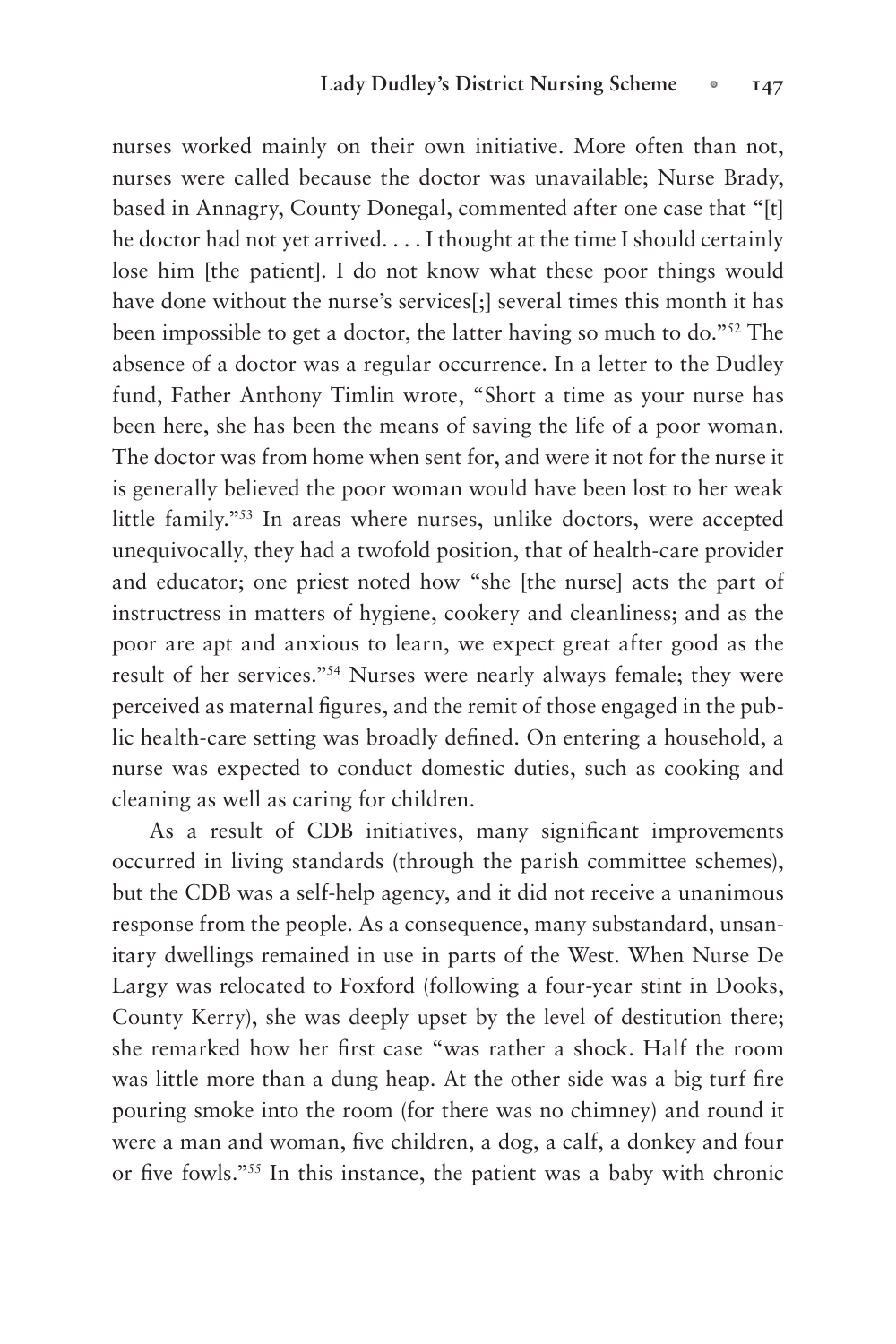pneumonia, and, according to De Largy, the pneumonia was caused directly by the poor living conditions. The very design of this type of cabin was not conducive to good health, being damp and poorly ventilated and lacking a chimney. These conditions led to a high number of respiratory diseases, and the risk factor was exacerbated by cohabitation with animals. Poor housing stock and families living in clusters also aided the spread of fever and disease.<sup>56</sup>

Despite the high levels of training, Dudley nurses had much to reconcile given the poor reputation that assistant nurses had in workhouses.<sup>57</sup> An obvious social and cultural gulf existed between the two classes—the educated nurses and the poor local people—and the resident population initially challenged the authority of female health-care providers. That the nurses lived in sturdy houses, wore uniforms, and used bicycles and on occasions motorcars meant that they were visibly a different class from the resident women, and a reluctance to engage was apparent particularly among the women of the congested districts. Hedderman found that "the men's conversion to modern methods is much more pronounced than the women's. . . . The women cling to their ancient beliefs with a tenacity which is hard to credit."58 Unsurprisingly, perhaps the biggest obstacles to advancing better practice were the extent to which folk medicine was used and the power held by local handy women and bonesetters. Nurse Hedderman noted on the Aran Islands, "Until recently our islanders knew nothing of modern nursing. . . . [T]hey adopted ways as old-world and quackish as they were unscientific."<sup>59</sup> The prevalence of ethnomedicinal practice, faith healing, and other less expensive forms of self-medication using patent medicines also worked against proponents of scientific medicine.<sup>60</sup> Mrs. Hazell of Cashel House, County Galway, remarked how the people were "most ignorant and allow sick people to eat and do most unheard of things. It is against ignorance of this sort the nurses have to fight and they will no doubt bring wisdom and cleanliness to many homes."61 When Nurse Rosina Hayes attended a maternity case in Carna, she found that the only reason she was called was that the local "handy woman" was drunk and was unable to deliver the child. The expectant mother explained that she had not called for medical assistance in the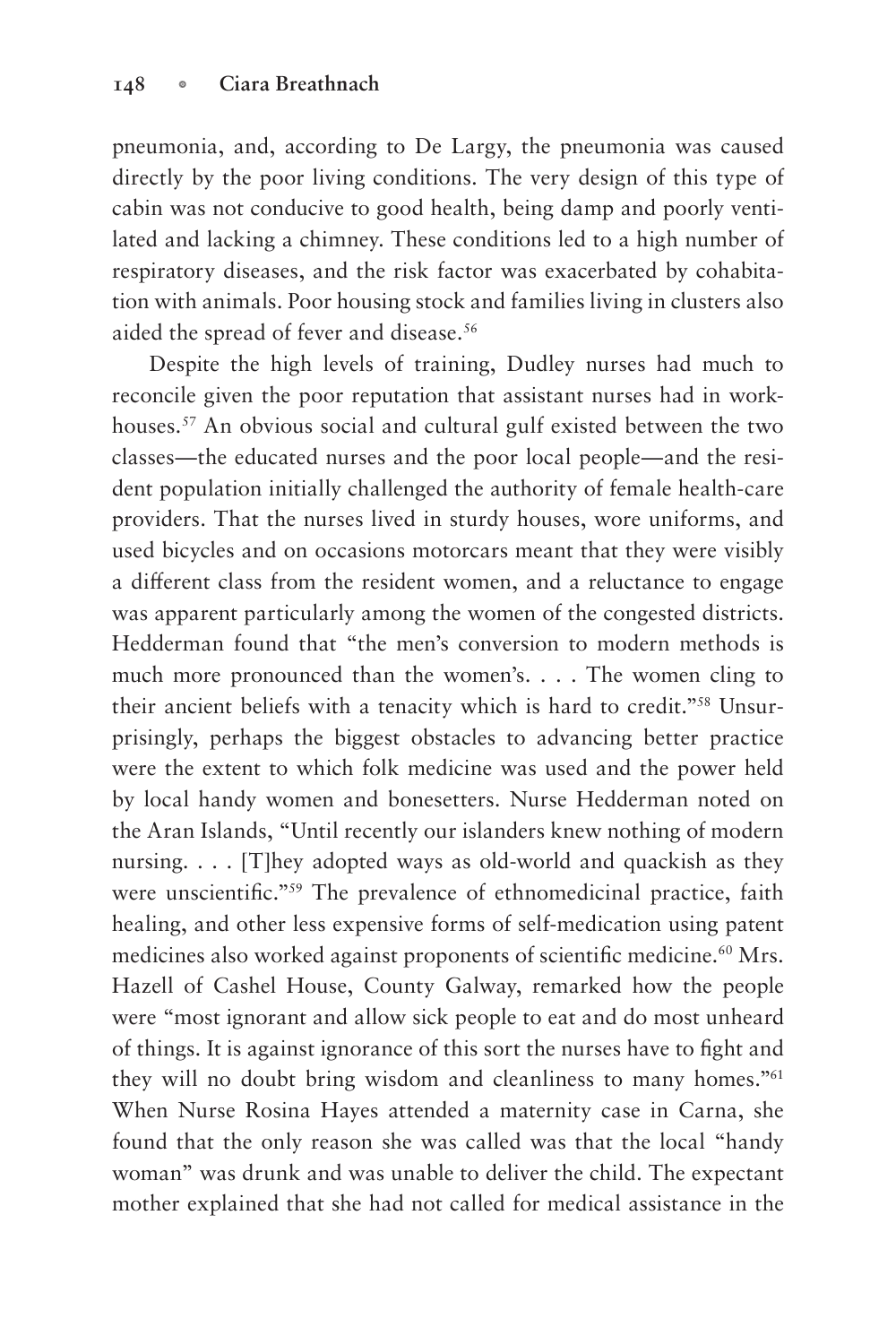first instance because the neighboring women said the handy woman was "lucky."<sup>62</sup> In another instance, Nurse Brannagan found it difficult to convince the women of Derrybeg to follow her instructions regarding "measley children," and they continued to fill them with "horrid whiskey" and "piled dirty clothes" on them.63 An anonymous account in 1908, five years after the induction of the Dudley scheme, noted a case of a young boy who had broken his leg, and his parents sent for a bonesetter. The child was in severe pain, and only after the priest's intervention would they allow the nurse to tend to him. Under no circumstances would they allow the child to see the doctor, despite the nurse's repeated efforts to get them to do so. In this instance, the nurse was perceived as the bridge between the people, the clergy, and the doctor. More accounts highlight how the people were happy to adopt a hybrid approach to medical health care that embraced modern medical practice but did not abandon traditional remedies. The following story illustrates this point:

Had been attending a case of ulcerated leg for some days. I called unexpectedly one evening and found the patient had been treating her leg in an extraordinary manner. I discovered a large piece of moss, with earth attached to it, laced on the open sore, with the earthen side next it. I naturally felt quite irate and asked why my treatment had been abandoned. I received a long explanation of the virtues attached to the moss cure, and was told an old woman prescribed it. . . . [S] uperstition was, of course, at the back of all this. I merely relate this as an instance of some of the difficulties a nurse has to meet in dealing with patients of this class.<sup>64</sup>

Among the nurses, there was little tolerance of ethnomedical practices; its persistence reminded them of the social gulf that existed between them and their patients. Ethnocentric tones were probably inadvertent, but the discourses on the body that can be gleaned from these reports are almost that of redemption, sanitation, and reclamation from all that was ill about rural western society.

It took a while before the nurses won their localities' trust and respect; with it, they began to have a profound impact on health care and on raising levels of cleanliness. In stark contrast, the lesser-trained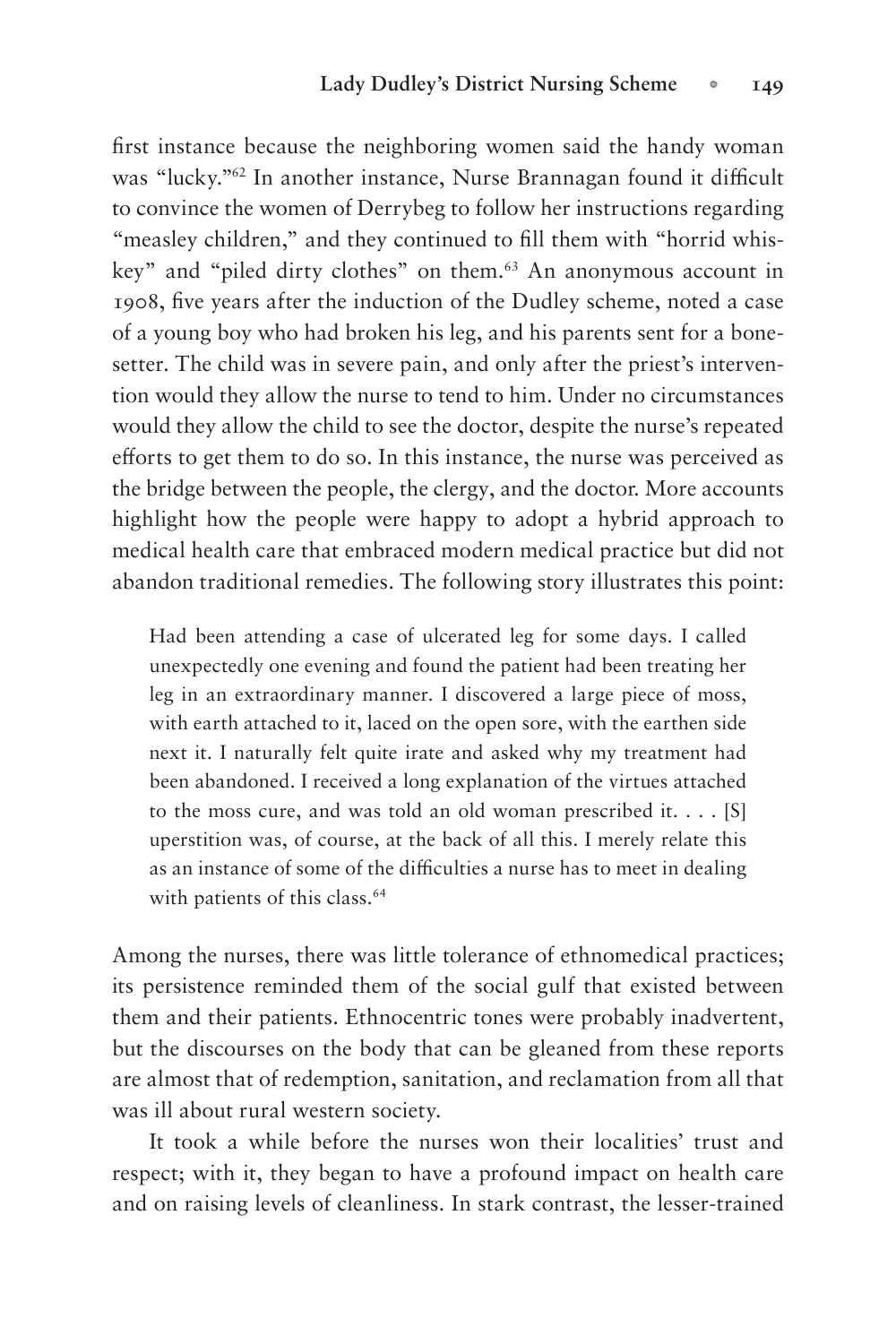nurses in union hospitals were not viewed in the same favorable light; one Limerick child described them as not being "right nurses," but "oul wans wud dirty necks an yallah sthrings to their caps."<sup>65</sup> Maria Luddy cites cases whereby lay women carried out work in lieu of maintenance in institutions, but more significantly she highlights that from the 1860s the religious orders, such as the Sisters of Mercy, were making efforts to take control of union hospitals, and they subsequently supported and perpetuated "the existence of a cheap welfare system."66

On the strength of the Dudley scheme's success, the Vice Regal Commission on Poor Law Reform in Ireland recommended more "cottage hospitals" for remote districts of the Northwest, to be "attended by the dispensary doctor and with a fully trained Nurse of the Jubilee class."67 A party of Parliament members who visited the West in 1906 reported how "deeply impressed" they were "with the value of the work of Lady Dudley's nurses in these districts. They say that the elevating and refining influences of such devoted women cannot be overstated, and they are rewarded by the gratitude and affection of the people to whom they minister."68 In August 1907, the report of the Vice Regal Commission on Poor Law Reform described the scheme as "a remarkable and unquestionable success." In 1909, the commission proposed that a complete overhaul of the system be made, that doctors be paid out of parliamentary funds, and "that the hospitals should be taken completely out of the Poor Law." This proposal was rejected in favor of a "transfer of all infirmaries and hospitals to the County Public Assistance Authority, which would co-ordinate the medical institutions of their area, and organize an outdoor service, including the Medical Dispensary Service and the appointment of nurses for nursing in the homes of the necessitous."<sup>69</sup> But this proposal did not go into effect, nor did it entice the government to invest directly in district nursing schemes.

Before long, it became obvious to the Dudley committee that working in the congested districts was very physically demanding for the Jubilee nurses. Travel to patients often included cycling, hiking over hills, traversing fields, sometimes paddling in boats— often in darkness. Nurses were expected to conduct all medical and educational duties; they were exposed to infectious disease and, because of the abject poverty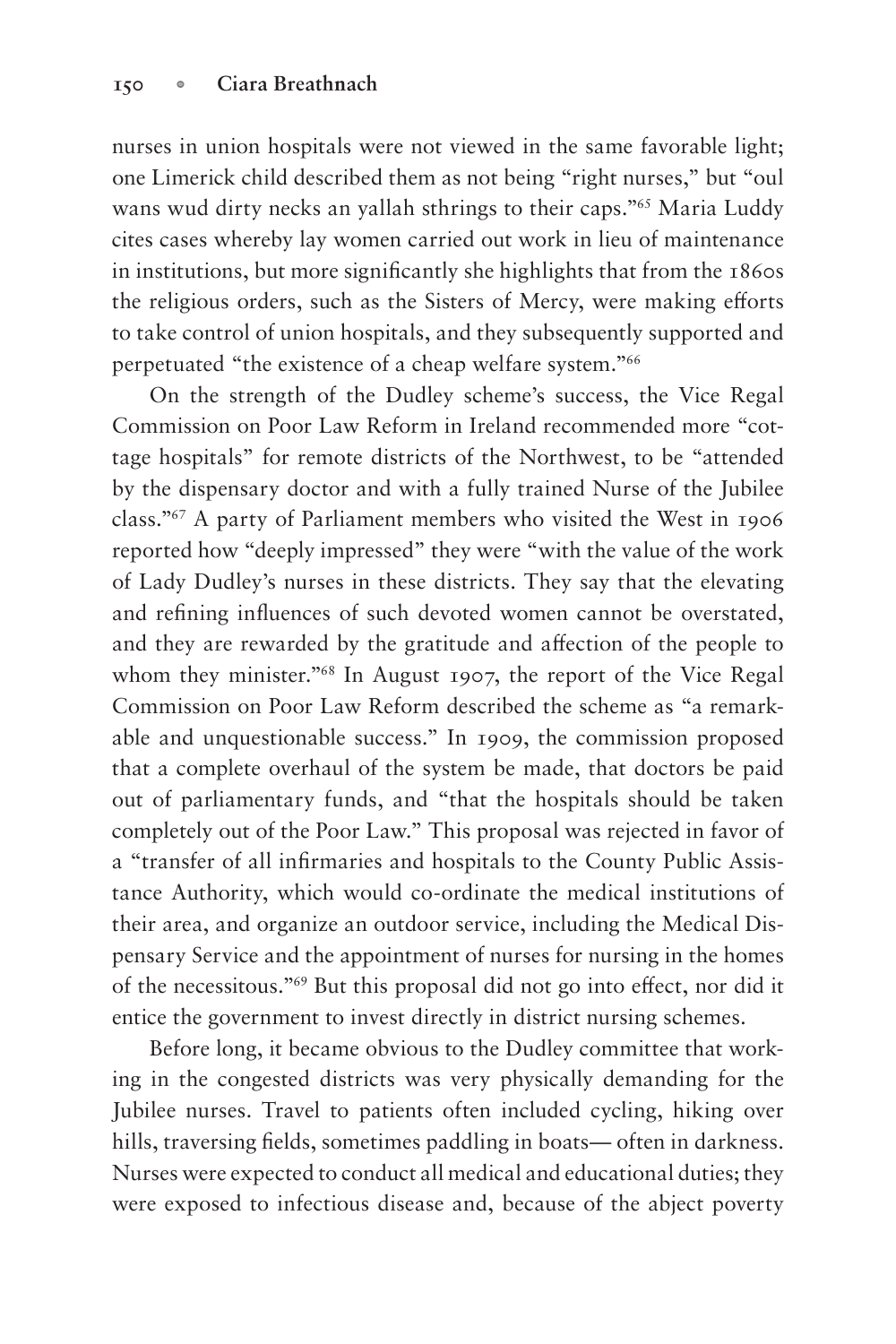they witnessed, psychologically disturbing situations. On arrival, nurses had to deal with issues of health, malnutrition, and sanitation; in every respect, the nurses were overworked. It was also found that the nurses' diligence was expended often to their detriment, and that in most cases for ethical and moral reasons they willingly risked life and limb. Both Nurse De Largy, stationed in Dooks from 1907, and Nurse Ellen Donald, who was in Derrybeg in 1909, contracted typhus while performing their duties.70 Nurse Hedderman, who was stationed on Aran, later recounted "the hardships connected with maternity work, in one of the loneliest and most isolated districts in the West of Ireland."71 Like many other Victorian institutions, the committee in charge of the Dudley scheme was patriarchal and felt "responsible for their [the nurses'] appointment and regard the wellbeing [*sic*] of their nurses as a sacred trust."72 Two nurses (Leyden and Trinham) were "forced to resign on account of ill-health" because of "the hard and trying conditions of their lives with constant exposure to weather[,] long hours of work and incessant anxiety and responsibility."73 By 1910, the committee had recognized the "arduous nature of their duties," and in 1913 it was decided to put a maximum limit of three years on the amount of time nurses could spend in the congested districts.74

From 1913 to 1923, the Dudley committee operated smoothly but did not expand because from the outset efforts were hampered by financial problems. Following the implementation of the 1911 National Insurance Act, costs increased, and that year the QVJIN decreed that each of the affiliated societies should pay  $\mathcal{L}_{40}$  toward the training of each nurse.<sup>75</sup> During the Second World War, financial limitations meant a drain on funds and left a mere twenty-three nurses in twenty-one districts.76 In 1916, the committee even scaled its annual report down to a one-page document to cut back on printing costs.77 The situation improved slightly after Lady Dudley's tragic drowning while she was on holiday in Connemara in 1920. Lady Mayo collected £40,000 in the United States as a memorial.<sup>78</sup> This money was used to sustain the current number of nurses, though the Dudley scheme failed to expand; its optimum number of nurses was twenty-one, a relatively small number considering the fact that there were eighty-four congested districts.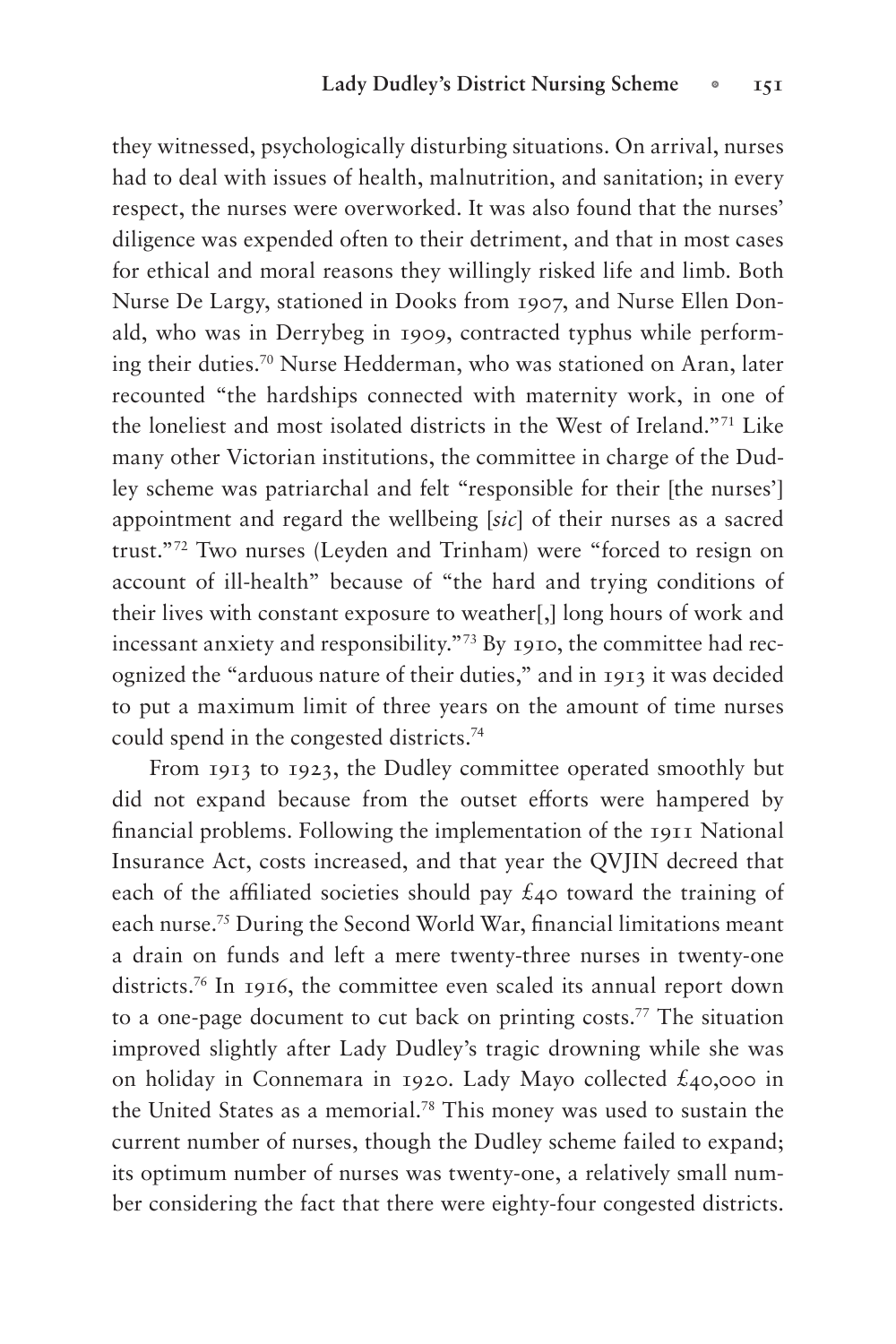Although this low number was in part owing to the lack of funds, the few women applying to the Jubilee nursing schemes was a more pressing issue. It was most difficult to entice Catholic women into the scheme, despite its scope for upward mobility.79 Nationalist and sectarian issues also prevented Catholic women from entering the Jubilee training institutes because the latter were perceived as Anglophile institutions (despite the fact that the Catholic nurses were trained at St. Laurence's separately from Protestant Jubilee nurses). The fallout was that some areas lost their nurses; for example, in 1914 the position in Pulathomas was vacant for more than a year.<sup>80</sup> In addition, the lack of participation of Irish-speaking women posed communication problems, and the committee later introduced remunerative incentives for nurses to become proficient in the Irish language.<sup>81</sup> As Barrington remarks, "[T]he service was uneven and depended entirely on local initiative," and in the grander scheme only 21 of Ireland's 174 district nurses in 1917 were employed under the Dudley scheme.<sup>82</sup> Although Barrington is very critical of the scheme, she is careful to note how invaluable the service was to the sick poor living in remote districts. Albeit a small-scale operation, the relationship between the CDB and the Dudley committee was a very practical and productive one. At the last CDB meeting held on 29 May 1923, it was decided that all CDB property would be presented as gifts to the respective communities. In other words, the Dudley committee and the district nursing scheme had the benefit of the houses free.<sup>83</sup> The Dudley scheme subsequently enjoyed good relations with the Irish government, and it continued until 1974, after which the respective health boards reemployed the Dudley nurses.<sup>84</sup>

The long tradition of local authorities using local clergy, benevolent landlords' charities, and programs such as the Dudley scheme as a panacea for its own shortfalls in the provision of health care and sanitation in remote rural districts was difficult to redress, and this situation did not change in independent Ireland. In the 1927, the *Report of the Commission on the Relief of the Sick and Destitute Poor Including the Insane Poor,* the existence and "extraordinarily good work" of the Jubilee nurses were acknowledged, but no alternative system proposed. Indeed, the report took the continuance of the scheme for granted.<sup>85</sup>